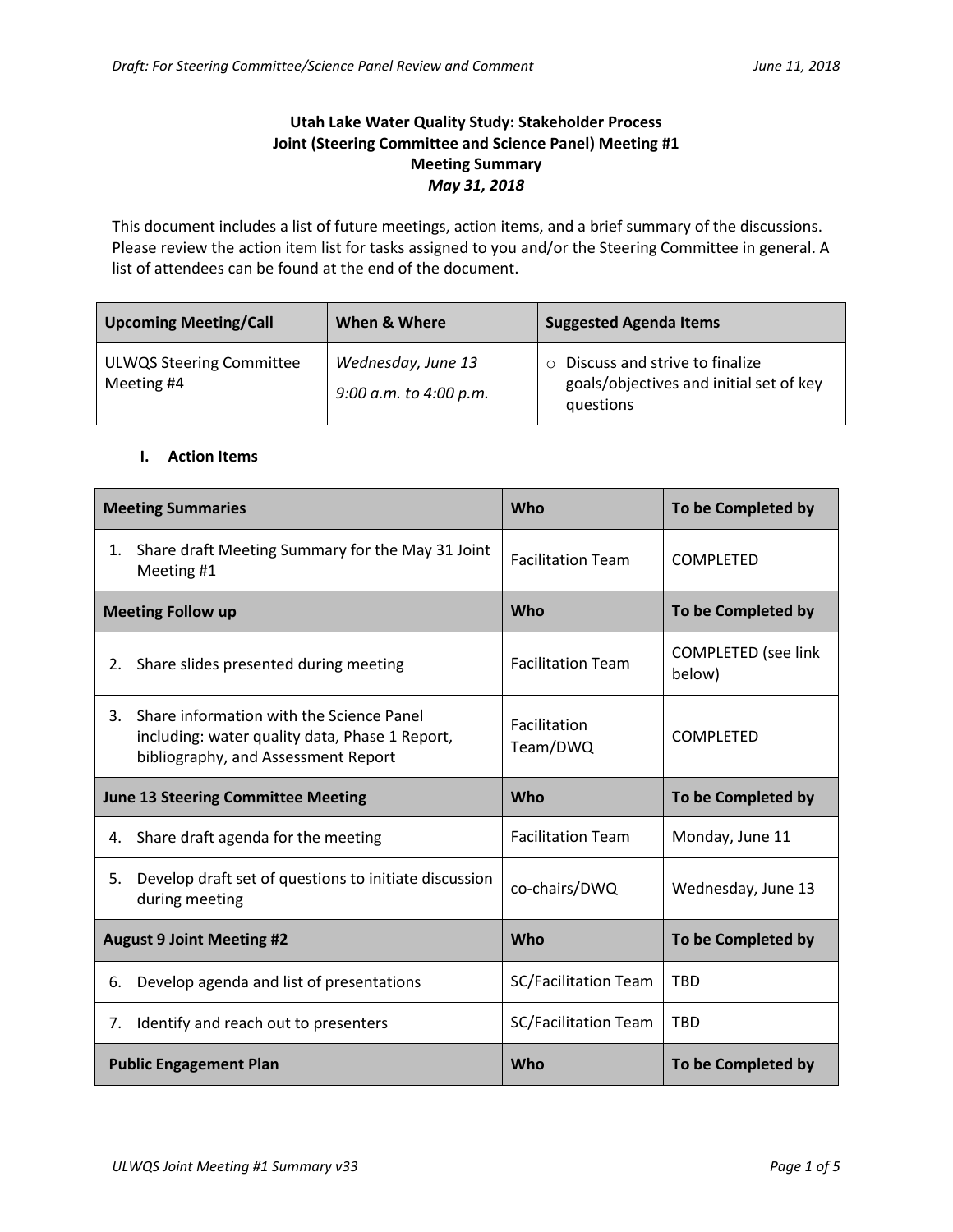| Develop proposed ULWQS Public Engagement Plan<br>8.                  | <b>DWQ</b>                                                           | Wednesday, June 13 |
|----------------------------------------------------------------------|----------------------------------------------------------------------|--------------------|
| <b>Additional Information</b>                                        | <b>Who</b>                                                           | To be Completed by |
| Submit a 1-paragraph bio for each Steering<br>9.<br>Committee member | <b>Steering Committee</b><br><b>Members and</b><br><b>Alternates</b> | <b>ASAP</b>        |

### **II. Meeting Recording**

A recording of the meeting (also available on the DWQ website in the near future) can be found at the following link:<http://resolv.adobeconnect.com/pk79goc9rv73/>. Please use the video scroll bar along the bottom of the recording window to find the appropriate time in the webinar recording for the session you would like to watch. There are bookmarks in the 'Events Index' on the left side of the screen identifying each session. In addition, a 'recording agenda' is attached at the end of the summary which also provides the timestamps for when each session begins in the webinar recording.

### **III. Key Points of Discussion**

### Introduction and Agenda Review

Participants were welcomed to the first joint meeting of the Utah Lake Water Quality Study (ULWQS) Steering Committee (SC) and Science Panel (SP) by facilitator Paul De Morgan of RESOLVE. Mr. De Morgan went over the meeting agenda, the documents handed out, and solicited comments or questions on the agenda from the participants, but none were raised. He also explained that one of the goals of the meeting was to generate a list of key questions related to the ULWQS that may come out of each of the individual presentation given during the meeting.

ULWQS Steering Committee Co-chairs Eric Ellis and Erica Gaddis welcomed everybody and expressed their appreciation for everyone's presence at the meeting and participation in the Study.

# Foundation - Setting Presentations

A series of presentations were made addressing topics identified by the Steering Committee. At the conclusion of each presentation the group engaged in a facilitated discussion focused on questions and identification of key questions related to the ULWQS. The presentations from the meeting are available on the DWQ ULWQS website at the following address:

<https://deq.utah.gov/legacy/destinations/u/utah-lake/steering-committee-meetings.htm>

- Introduction to Conceptual Mapping
	- o Presentation *Scott Daly (DWQ)*
		- Mr. Daly described the idea of conceptual mapping, provided examples from other studies and suggested how conceptual mapping may be an important step in moving forward with the ULWQS.
- Establishing Nutrient Criteria in Lakes: Associated Vocabulary and Concepts
	- o Presentations *Chris Bittner, UDWQ; Jeff Ostermiller, UDWQ; and Tina Laidlaw, USEPA*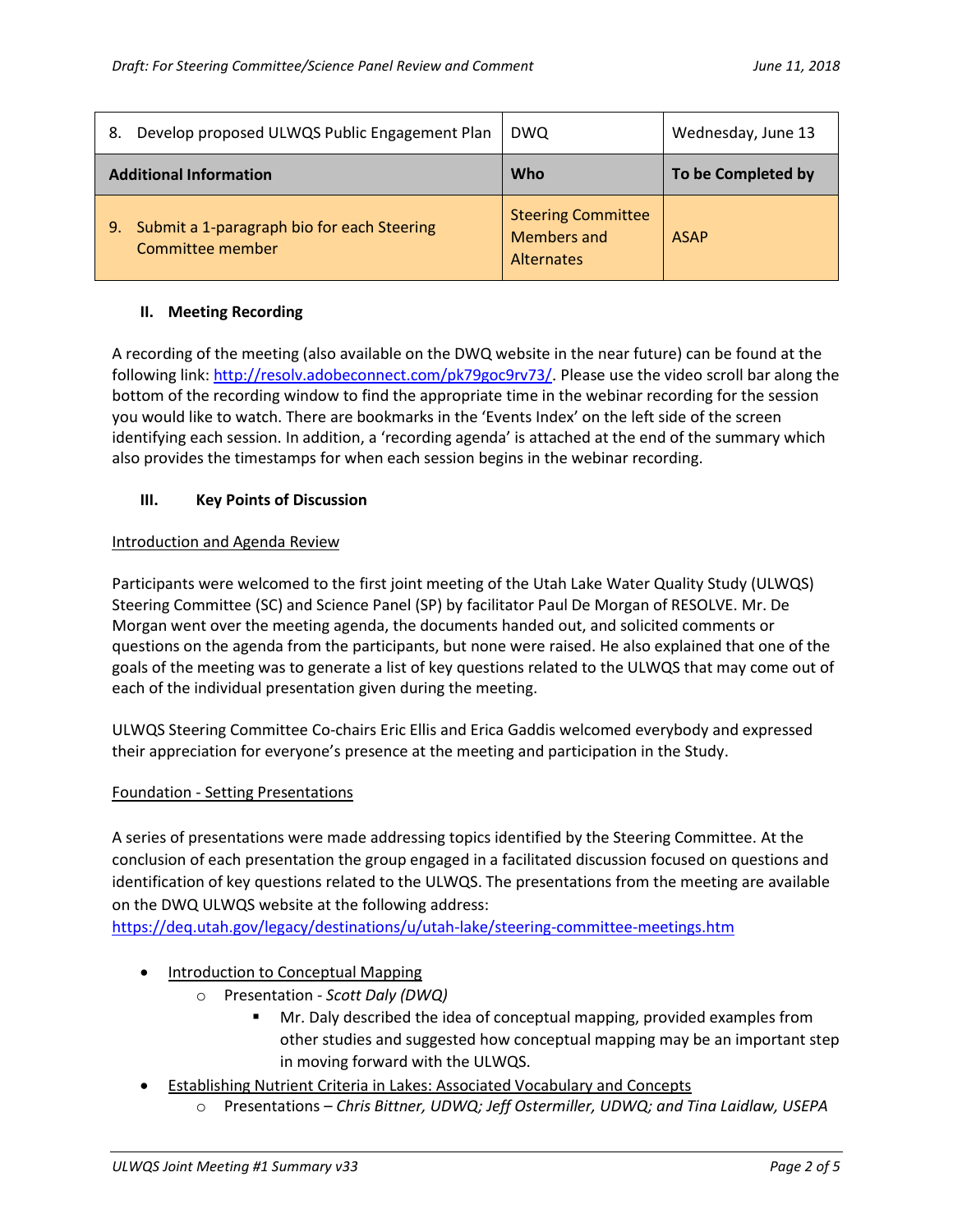- The presenters described the procedural and scientific steps involved in establishing nutrient criteria in compliance with the Clean Water Act.
- Key Questions: What do fully protected beneficial uses look like for Utah Lake?
- Water Management of Utah Lake
	- o Presentation *Jared Manning, Utah Division of Water Rights*
		- Mr. Manning gave an overview of the water rights associated with Utah Lake and answered questions about the feasibility of ensuring minimum water levels in Utah Lake.
- Public Health Issues Related to Utah Lake
	- o Presentation *Nathan LaCross, Utah Department of Health*
		- Mr. LaCross gave a brief overview of *E. coli* and a more detailed overview of cyanobacteria (blue-green algae) and the public health concerns associated with harmful algal blooms (HABs).
		- Key questions: What are the risks associated with secondary water use during a HAB event?
- Shallow Lake Ecology
	- o Presentation *Soren Brothers, Utah State University*
		- Dr. Brothers shared thoughts on shallow lake ecology and the functioning of shallow lakes. The concepts of shallow lake ecology and the "natural functioning" of these lakes were applied to Utah Lake and how the lake may have functioned historically.
		- Key questions: Are we trying to steer Utah Lake back to some previous condition? Should the turbid state be accepted or should a potential clearwater state be pursued?
- Applying the Principles of Shallow Lake Ecology to the Recovery of an Endangered Fish: a brief history of the June Sucker Recovery Implementation Program
	- o Presentation *Chris Keleher, Utah Department of Natural Resources*
		- Mr. Keleher described the history of the June sucker and the June sucker recovery program. He described the details of the projects currently underway to recover June sucker and how they may impact the ecology of the lake.
- Recreation Value and Economic Impacts of Utah Lake
	- o Presentation *Eric Ellis, Utah Lake Commission; and Nick von Stackelberg, UDWQ*
		- Mr. Ellis described the economic impacts that HAB events have on Utah Lake and the local economy. Mr. von Stackelberg gave an overview study that the Utah Division of Water Quality did to evaluate the benefits of excess nutrient reductions.
		- Key questions: Should the SC consider having another cost-benefit analysis done related to the ULWQS.
- Results and Implications of the Phase I ULWQS Report *(Scott Daly)*
	- o Presentation *Scott Daly, UDWQ*
		- Mr. Daly provided an overview of Phase I of the ULWQS and the data collection effort DWQ has undertaken on Utah Lake. He explained that DWQ is finishing the draft report and aims to share it with the SC/SP in the near future.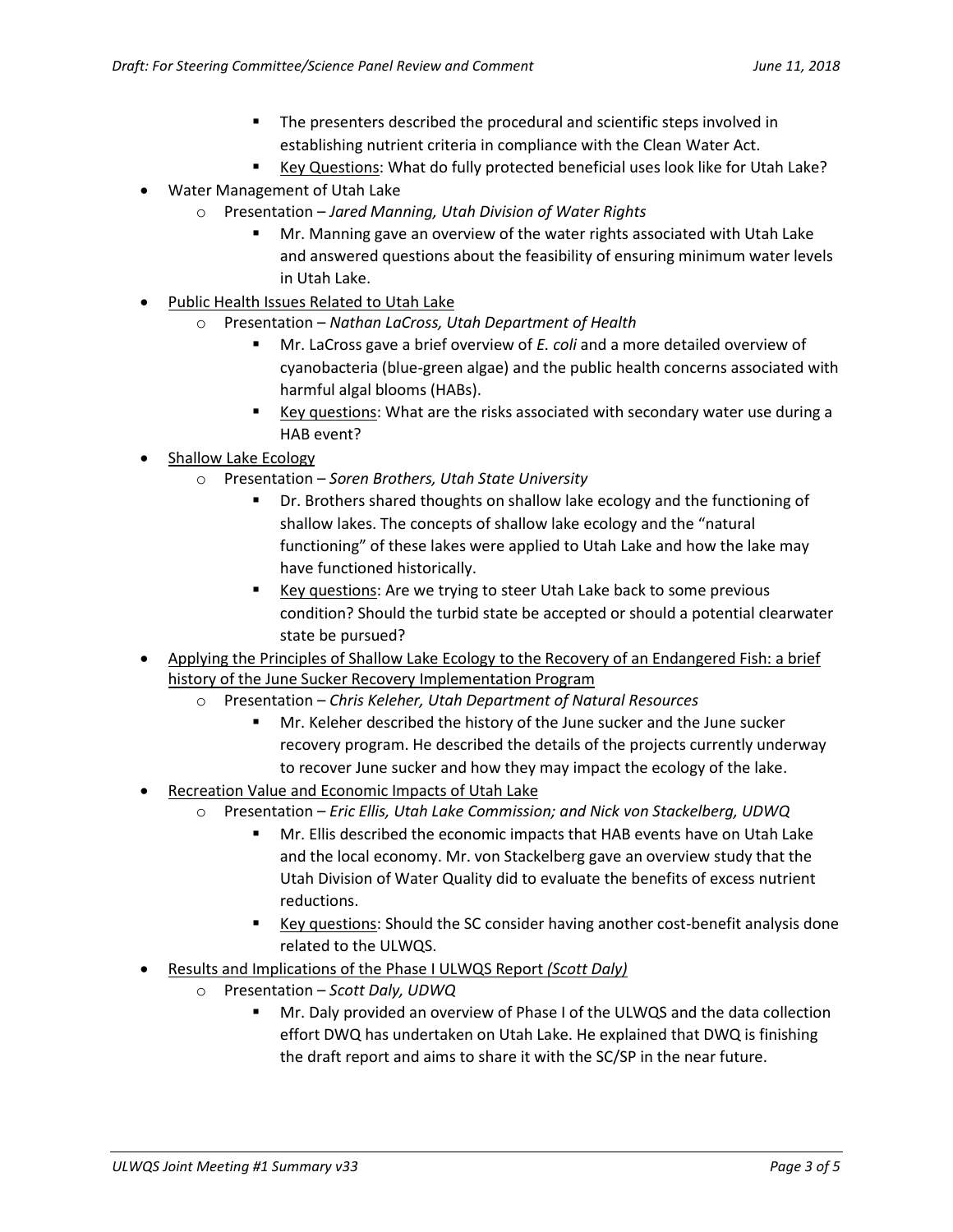### Discussion of Key Questions for the ULWQS

Members of the Steering Committee and Science Panel each shared their thoughts on goals of the ULWQS and specific topics or concepts that they would like to have more information on to move forward with the study.

### **IV. Public Comments**

Two members of the public signed up to speak during the public comment period:

Dr. David Richards (Oreo-Helix Consulting) presented on the importance of midges (chironomids) and mollusks in Utah Lake and the need to incorporate them into the study. He suggested some of the papers he has written describing his research on Utah Lake would be useful for the Science Panel to review.

Susan Sims (Utah Native Plant Society) described her concern that native plants are not being taken into account in the approach to the ecology of Utah Lake. She urged the Steering Committee consider the importance of wetlands and the need for revegetation in and along the lake. She suggested that qualified botanists need to be involved in the study.

### **V. Participation**

### **Meeting Participants (Name, Organization – Stakeholder Interest)**

**Primary Steering Committee Members Present (Name, Organization – Stakeholder Interest):**

- David Barlow, Timpanogos Special Service District POTW
- Craig Bostock (Alternate), Utah County Health Department Public Health
- Chris Cline (Alternate), US Fish and Wildlife Service Fish and Wildlife
- Eric Ellis, Utah Lake Commission Co-Chair
- Erica Gaddis, Utah Division of Water Quality Co-Chair
- Heidi Hoven, Audubon Society Conservation and Environment
- Chris Keleher, Utah Division of Natural Resources Recreation, Fishing and Sovereign Lands
- Jay Montgomery, Utah County Stormwater Association Stormwater
- Jay Olsen, Utah Department of Agriculture and Food Agriculture
- Mike Rau (Alternate), Central Utah Water Conservancy District Water Management of Utah Lake
- Dennis Shiozawa, Brigham Young University Academic
- Garrett Smith Utah Water Ski Club Recreation
- $\bullet$  Brad Stapley, Springville City Municipal
- Jesse Stewart, Salt Lake City Department of Public Utilities Agriculture/Water Rights/Water Users
- Neal Winterton, City of Orem Municipal

### **Alternate Steering Committee Members Present (Name, Organization – Stakeholder Interest):**

- Laura Ault, Division of Forestry, Fire and State Lands Recreation, Fishing and Sovereign Lands
- Juan Garrido, Springville City Municipal
- Jim Harris, Utah Division of Water Quality Water Quality
- Jon Hilbert, Jordan Valley Water Conservancy District Water Management of Utah Lake